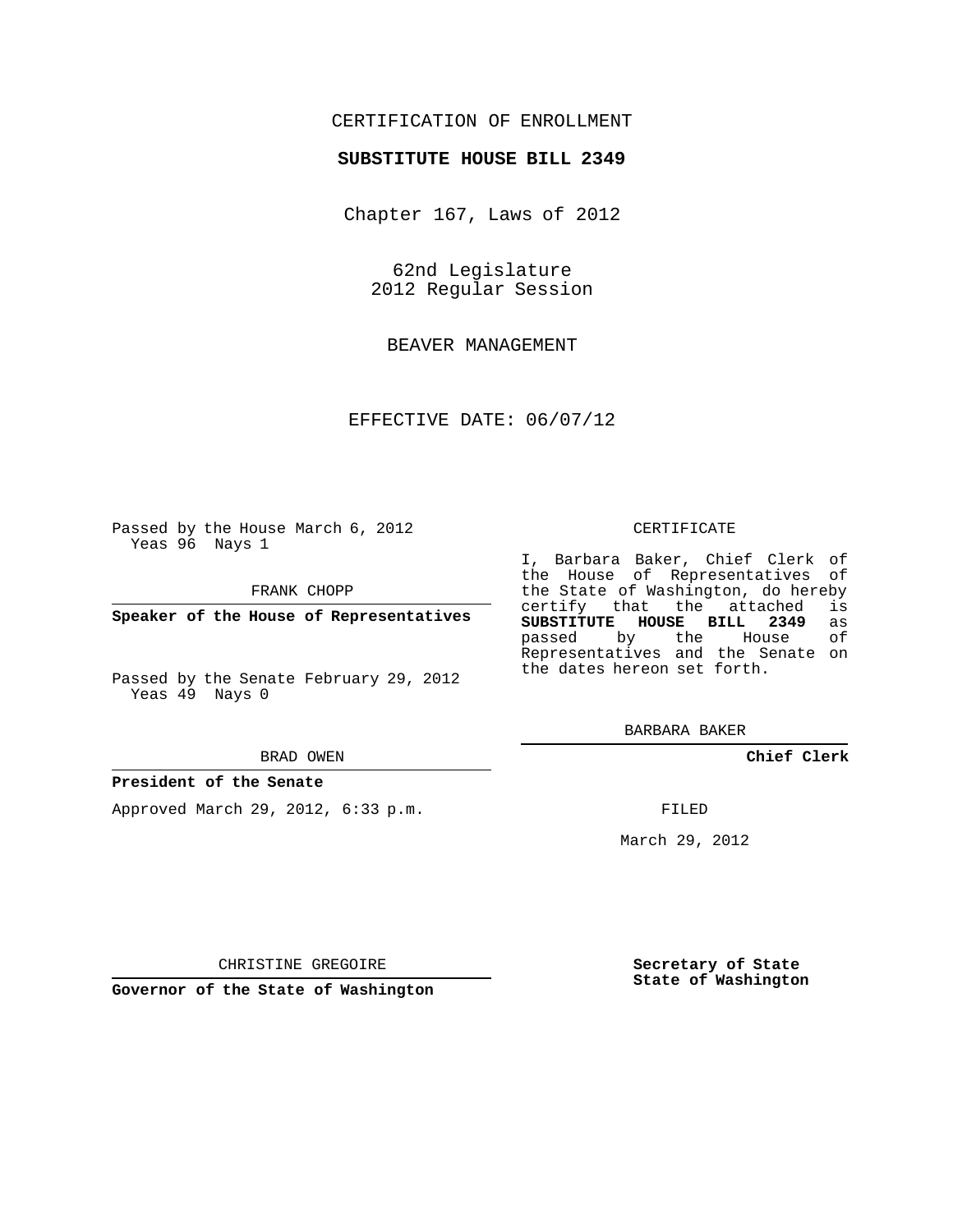# **SUBSTITUTE HOUSE BILL 2349** \_\_\_\_\_\_\_\_\_\_\_\_\_\_\_\_\_\_\_\_\_\_\_\_\_\_\_\_\_\_\_\_\_\_\_\_\_\_\_\_\_\_\_\_\_

\_\_\_\_\_\_\_\_\_\_\_\_\_\_\_\_\_\_\_\_\_\_\_\_\_\_\_\_\_\_\_\_\_\_\_\_\_\_\_\_\_\_\_\_\_

### AS AMENDED BY THE SENATE

Passed Legislature - 2012 Regular Session

## **State of Washington 62nd Legislature 2012 Regular Session**

**By** House Agriculture & Natural Resources (originally sponsored by Representatives Kretz, Blake, Billig, Short, Hinkle, Upthegrove, Fitzgibbon, and McCune)

READ FIRST TIME 01/31/12.

1 AN ACT Relating to the management of beavers; adding a new section 2 to chapter 77.32 RCW; adding a new section to chapter 77.36 RCW; 3 creating new sections; and providing an expiration date.

4 BE IT ENACTED BY THE LEGISLATURE OF THE STATE OF WASHINGTON:

 NEW SECTION. **Sec. 1.** The legislature finds that beavers have historically played a significant role in maintaining the health of watersheds in the Pacific Northwest and act as key agents in riparian ecology. The live trapping and relocating of beavers has long been recognized as a beneficial wildlife management practice, and has been successfully utilized to restore and maintain stream ecosystems for over fifty years. The benefits of active beaver populations include reduced stream sedimentation, stream temperature moderation, higher dissolved oxygen levels, overall improved water quality, increased natural water storage capabilities within watersheds, and reduced stream velocities. These benefits improve and create habitat for many other species, including endangered salmon, river otters, sandhill cranes, trumpeter swans, and other riparian and aquatic species. Relocating beavers into their historic habitat provides a natural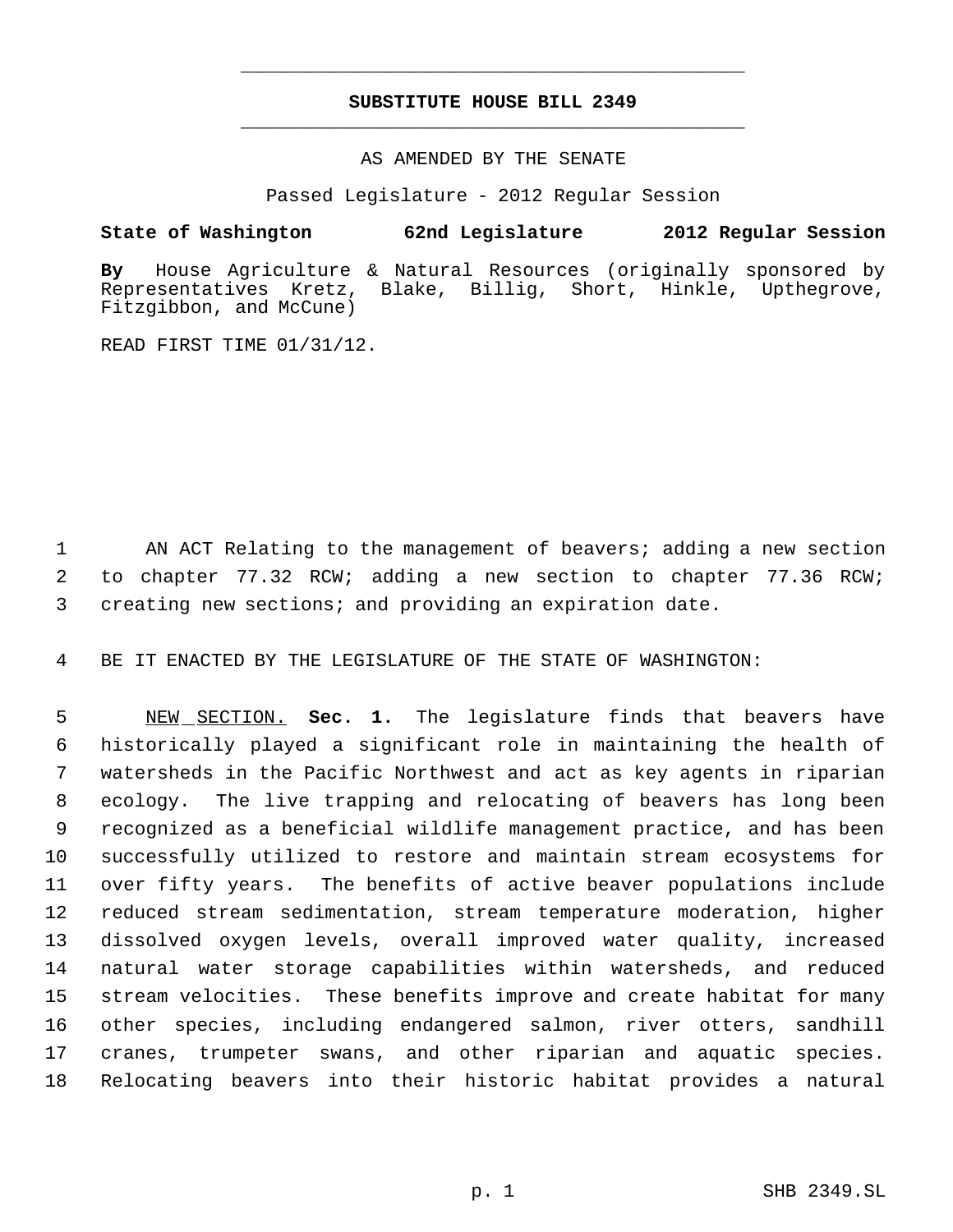mechanism for improving the environmental conditions in Washington's riparian ecosystems without having to resort to governmental regulation or expensive publicly funded engineering projects.

 NEW SECTION. **Sec. 2.** A new section is added to chapter 77.32 RCW to read as follows:

 (1) The department shall permit the release of wild beavers on public and private lands with agreement from the property owner.

 (2) The department may limit the release of wild beavers to areas of the state where:

 (a) There is a low probability of released beavers becoming a nuisance or causing damage;

 (b) Conditions exist for released beavers to improve, maintain, or manage stream or riparian ecosystem functions; and

(c) There is evidence of historic endemic beaver populations.

 (3) The department may condition the release of beaver to maximize the relocation's success and minimize risk. Factors that the department may condition include:

- 18 (a) Stream gradient;
- (b) Sufficiency of the water supply;

(c) Stream geomorphology;

21 (d) Adequacy of a food source;

(e) Proper site elevation and valley width;

23 (f) Age of the beavers relocated;

(g) Times of year for capture and relocation;

 (h) Requirements for the capture, handling, and transport of the live beavers;

 (i) Minimum and maximum numbers of beavers that can be relocated in one area; and

 (j) Requirements for the permit holder to initially provide supplemental food and lodge building materials.

 (4) The department may require specific training for those involved with capture, handling, and release of beavers.

 (5) Nothing in this section creates any liability against the state or those releasing beavers nor authorizes any private right of action for any damages subsequently caused by beavers released pursuant to this section.